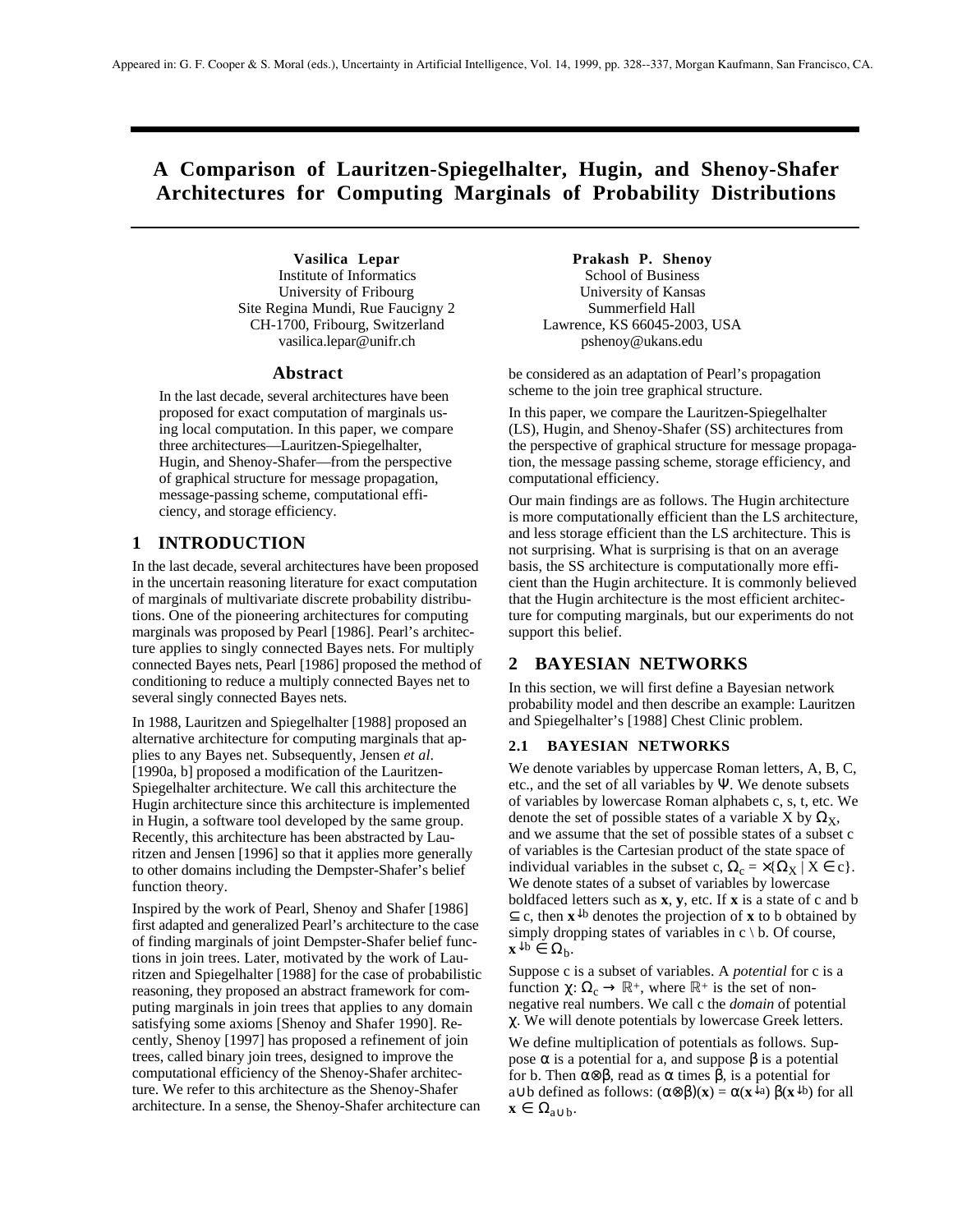We define marginalization of potentials as follows. Suppose  $\alpha$  is a potential for a and suppose  $b \subseteq a$ . Then the *marginal* of  $\alpha$  to b, denoted by  $\alpha^{\downarrow}b$ , is a potential for b defined as follows:  $\alpha^{\downarrow}b(x) = \sum {\{\alpha(x, y) | y \in \Omega_{a \setminus b}\}}$  for all  $\mathbf{x} \in \Omega_h$ .

A *Bayesian network* model consists of a connected acyclic digraph  $G = (\Psi, \Delta)$ , and a set of conditional potentials  $\{ \kappa_V \}_{V \in \Psi}$ , where Ψ represents the set of variables and  $\Delta$ denotes the set of directed arcs between pairs of variables. An acyclic digraph is a finite oriented graph with no multiple arcs, and no directed cycles. If V and W are variables in  $\Psi$  and there is a directed arc from W to V, written as W→V, then we say V is a *child* of W, and W is a *parent* of V. Let Pa(V) =  $\{W \in \Psi \mid W \rightarrow V\}$  denotes the set of *parents* of V. The conditional potentials  $\{\kappa_V\}_{V \in \Psi}$  satisfy the following condition:  $\kappa_V: \Omega_{\{V\} \cup \text{Pa}(V)} \to \mathbb{R}^+$  is such that  $\kappa_V \downarrow \text{Pa}(V)(\mathbf{x}) = 1$  for every  $\mathbf{x} \in \Omega_{Pa(V)}$ . The assumption underlying a Bayesian network model is that the prior joint probability distribution  $P(\Psi)$  is given by  $P(\Psi)$  =  $\mathcal{D}\{\kappa_V | V \in \Psi\}$  For a more detailed description of a Bayesian network model, see [Lauritzen and Spiegelhalter 1988, and Pearl 1986].

### **2.2 THE CHEST CLINIC PROBLEM**

In this section, we will first describe Lauritzen and Spiegelhalter's [1988] hypothetical Chest Clinic problem, and next, a Bayesian network model for it.

Shortness-of-breath (dyspnoea) may be due to tuberculosis, lung cancer, bronchitis, none of them, or more than one of them. A recent visit to Asia increases the chances of tuberculosis, while smoking is known to be a risk factor for both lung cancer and bronchitis. The results of a single chest X-ray do not discriminate between lung cancer and tuberculosis, as does neither the presence nor absence of dyspnoea.

**Figure 1.** A Bayesian Network for the Chest Clinic Problem



This problem is modeled as a Bayesian network as shown in Figure 1. In this network, A denotes the variable visit to Asia?, S denotes Smoker?, T denotes Has Tuberculosis?, L denotes Has Lung Cancer?, B denotes Has Bronchi-

tis?, E denotes Has Either Tuberculosis or Lung Cancer, X denotes Has positive X-ray?, and D denotes Has dyspnoea?. We assume that all variables have binary state spaces. We will denote the conditional potential for a variable by its corresponding Greek letter. Thus,  $\alpha$  will denote the prior probability distribution for A,  $\tau$  will denote the conditional potential  $P(T | A)$ , etc.

# **3 LAURITZEN-SPIEGELHALTER ARCHITECTURE**

In this section, we describe the Lauritzen-Spiegelhalter architecture for computing marginals.

In a probabilistic model, we make inferences by computing the marginal of the joint probability distribution for the variables of interest. For simplicity, we will assume that we are interested in the marginal for all variables. When we have a large number of variables, computing the joint is computationally intractable. However, when the conditional potentials have small domains, we can compute the marginals of the joint without explicitly computing the joint.

In the LS architecture, first we construct a join tree called a junction tree, and then we propagate messages in the junction tree. A *join tree* is a tree whose nodes are subsets of variables such that if a variable is in two distinct nodes, then the variable must be in every node on the path between the two nodes. We will call the join tree whose nodes are the cliques of the triangulated moral graph a *junction tree*. This data structure enables local computations with potentials on domains within the cliques. A junction tree for the Chest Clinic problem is shown in Figure 2.

**Figure 2.** A Junction Tree for the Chest Clinic Problem



Next, we associate each conditional potential  $\kappa_V$  with a smallest clique that contains the subset {V}∪Pa(V). If we have observations, we model these as potentials and associate the potentials with a smallest clique that includes the domain of the potential. If a clique has more than one potential associated with it, then we will assume that the product of these potentials is associated with the clique.

For the Chest Clinic problem, suppose we have evidence that the patient has visited Asia and has Dyspnoea. We model this evidence as potentials  $o<sub>A</sub>$  for {A} and  $o<sub>D</sub>$  for {D}. It is easy to show that given the evidence, the posterior joint distribution is proportional to the product of all potentials including  $o_A$  and  $o_D$ .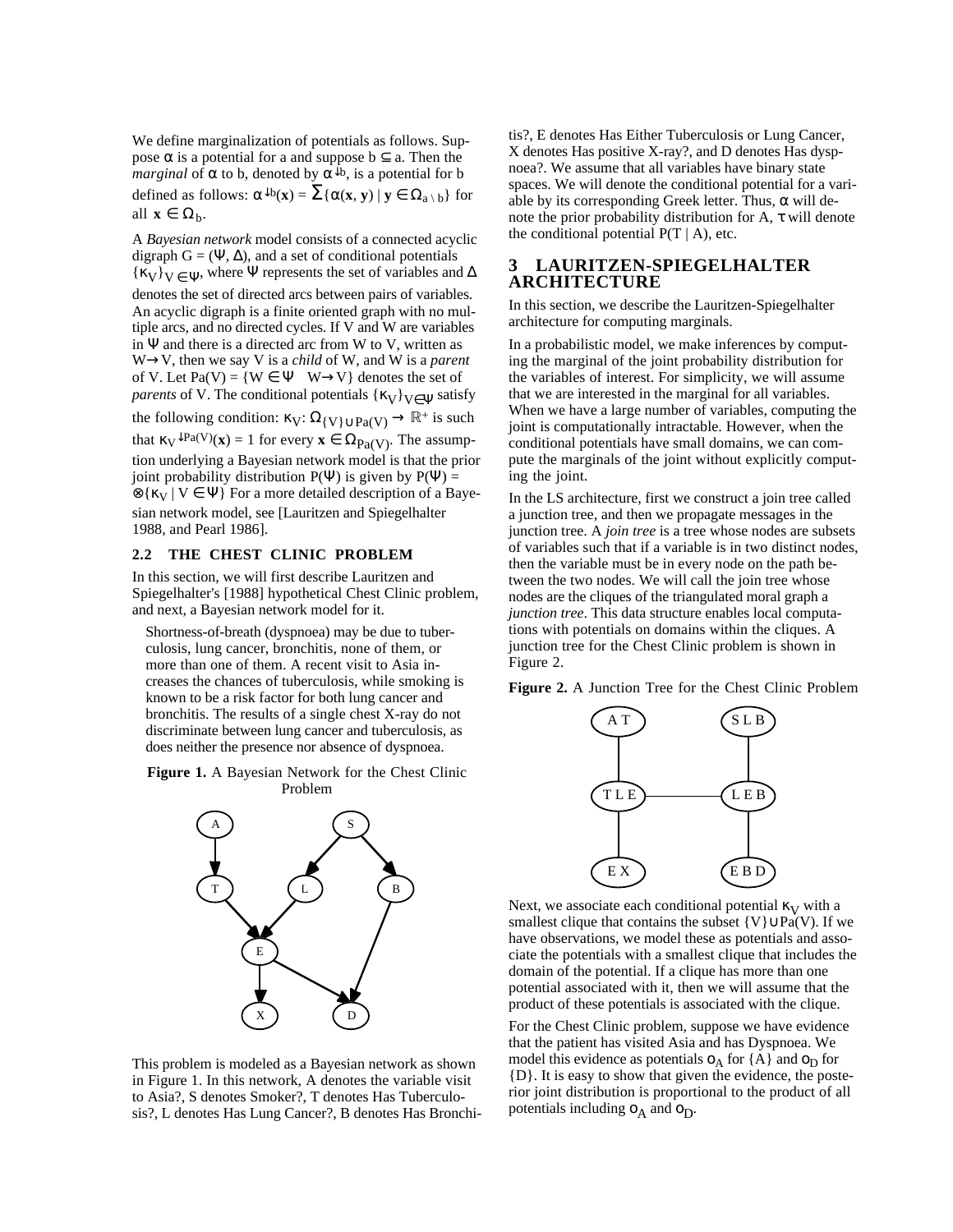Next we pick a maximal node of the junction tree (that has the biggest state space) to be the root, and direct all edges of the junction tree toward the root. The propagation in Lauritzen and Spiegelhalter's architecture is done in two passes, inward and outward. In the inward pass, each node send a message to its inward neighbor, and in the outward pass, each node sends a message to its outward neighbors. Precise rules are as follows [Shafer 1996].

#### **Inward Pass** (see Figure 3)**:**

**Figure 3.** Inward Propagation (from  $c_i$  to  $c_j$ ).



- **Rule 1**. Each node waits to send its message to its inward neighbor until it has received a message from all its outward neighbors. If a node has no outward neighbors, it can send a message right away.
- **Rule 2**. When a node is ready to send a message to its inward neighbor, it computes the message by marginalizing its current potential to its intersection with the inward neighbor. It sends this message to its inward neighbor, and then it divides its own current potential by the message.
- **Rule 3**. When a node receives a message from its outward neighbor, it replaces its current potential with the product of that potential and the message.

The inward pass ends when the root has received a message from all its outward neighbors.

Outward Pass (see Figure 4):



**Figure 4.** Outward Propagation (from  $c_i$  to  $c_i$ )

• **Rule 1**. Each node waits to send its messages to its outward neighbors until it has received the message from its inward neighbor. The root, which has no inward neighbor, can send a message right away.

- **Rule 2**. When a node is ready to send a message to its outward neighbor, it computes the message by marginalizing its current potential to its intersection with the outward neighbor. It sends this message to its outward neighbor.
- **Rule 3**. When a node receives a message from its inward neighbor, it replaces its current potential with the product of that potential and the message.

The outward pass ends when all leaves have received messages from their inward neighbors.

At the end of the outward pass, the potential associated with each clique is the marginal of the posterior joint for the clique (up to a normalization constant).

At the end of the outward pass, we have the marginal of the posterior distribution at each clique. However, the stated task is the computation of the marginal of the posterior for each variable in the Bayes net. We can compute the marginal for a variable from any clique marginal that contains the variable. Since it is more efficient to compute the marginal from a smaller clique, we will do so from a smallest clique that contains the variable. For example, to compute the marginal for E in the Chest Clinic problem, we can do so from the marginals of the following cliques:  $\{T, L, E\}, \{L, E, B\}, \{E, B, D\}$  and  $\{E, X\}.$ Since  $\{E, X\}$  is the clique with the smallest number of states, it is most efficient to compute the marginal for E from  $\{E, X\}$ . Of course, this strategy ignores the computational cost of identifying a smallest clique.

# **4 HUGIN ARCHITECTURE**

In this section, we sketch the Hugin architecture. Although it was initially described for computing marginals of probability distributions [Jensen *et al*. 1990a, b], it has been recently extended by Lauritzen and Jensen [1996] so that it is more widely applicable to domains that satisfy some axioms.

We start by assuming that we have a junction tree and the corresponding probability potentials for each clique. We introduce a storage register between every two cliques whose domain is the intersection of the two cliques. We call this storage register a *separator*. Pick any node to be the root. The propagation in Hugin architecture is done in two passes, inward and outward. In the inward pass, each node send a message to its inward neighbor, and in the outward pass, each node sends a message to its outward neighbors.

In the Hugin architecture, in the inward pass the sender does not divide the message. Instead, we save it in the separator. This requires more space, but it saves computations (as we will see shortly). On the outward pass, the separator divides the outward message by the message it has stored before passing it on to be multiplied into the potential of the receiving node. Notice that the division is done in the separator, which has a smaller state space than either of the two cliques.

If we assume that at the beginning, each separator has the corresponding identity potential  $\iota$  (a potential whose val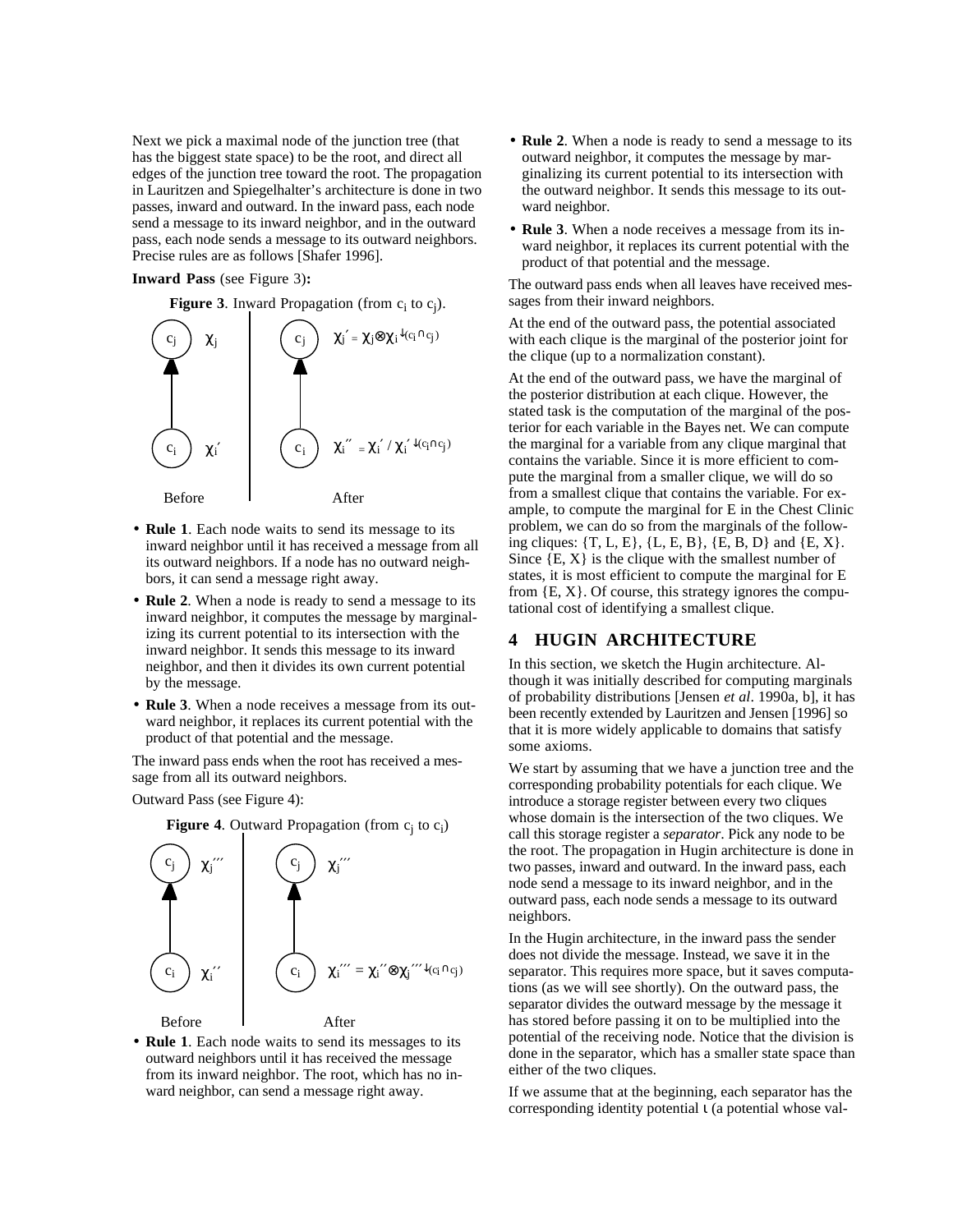ues are identically one, and whose domain is same as the separator), then the inward action is same as the outward. Precise rules are as follows [Shafer 1996]:

#### **Figure 5.** Inward Propagation (from  $c_i$  to  $c_j$ ) in the Hugin Architecture



- **Rule 1**. Each non-root node waits to send its message to a given neighbor until it has received messages from all its other neighbors.
- **Rule 2**. The root waits to send messages to its neighbors until it has received messages from them all.
- **Rule 3**. When a node is ready to send its message to a particular neighbor, it computes the message by marginalizing its current potential to its intersection with this neighbor, and then it sends the message to the separator between it and the neighbor.
- **Rule 4**. When a separator receives a message *New* from one of its two nodes, it divides the message by its current potential *Old*, sends the quotient *New*/*Old* on to the other node, and then replaces *Old* with *New*.
- **Rule 5**. When a node receives a message, it replaces its current potential with the product of the potential and the message.

**Figure 6.** Outward Propagation (from  $c_i$  to  $c_j$ ) in the Hugin Architecture



Rules 1 and 2 force the propagation to move in to the root and then back out.

At the end of the propagation, the potentials on all the nodes and separators are marginals of the posterior joint P  $\propto \otimes \chi_i$  where  $\chi_i$  denotes the initial potentials at the clique nodes.

Suppose  $\Theta$  is the set of all cliques, and  $\Gamma$  is the set of all separators. Then at the beginning, at the end of the inward pass, at the end of the outward pass, or at any step in the propagation process,  $P \propto (\otimes_{i \in \Theta} \chi_i) / (\otimes_{i \in \Gamma} \chi_i)$ .

We compute the marginal for a variable from the marginal for a smallest separator that contains the variable. If there is no separator that contains the variable then we compute it from the marginal for the clique that contains the variable. Like in the LS architecture, this strategy ignores the computational cost of identifying the smallest separator or clique that contains the variable.

### **5 SHENOY-SHAFER ARCHITECTURE**

In this section, we sketch the Shenoy-Shafer architecture and illustrate it using the Chest Clinic problem.

In the Shenoy-Shafer architecture, we start with a collection of potentials that define the joint distribution. The domains of the potentials form a hypergraph. In the Chest Clinic problem, we start with a set of potentials  $\vartheta = {\alpha, \alpha}$ σ, τ, λ, β, ε, ξ, δ, ο<sub>A</sub>, ο<sub>D</sub>}, and a hypergraph  $H = \{ \{A\},\}$  $\{S\}, \{A, T\}, \{S, L\}, \{S, B\}, \{T, L, E\}, \{E, X\}, \{E, B,$  $D\}, \{D\}\}.$ 

The first step in the Shenoy-Shafer architecture is to arrange the subsets in H in a binary join tree. A binary join tree is a join tree such that no node has more than three neighbors. The binary join tree construction process is motivated by the idea of fusion [Shenoy 1992] (also called peeling by Cannings *et* al. [1978]), and the idea that all combinations should be done on a binary basis, i.e., we multiply potentials two at a time. A binary join tree is a data structure designed to cache computation to reduce the computation involved in combination and marginalization. A binary join tree for the hypergraph in the Chest Clinic problem is shown in Figure 7.

Shenoy [1997] describes a formal procedure for constructing a binary join tree. In general, this binary join tree will have many duplicate subsets. If we have a pair of duplicate nodes that are neighbors and merging these two nodes does not increase the number of neighbors of the merged node to more than three, then we can merge the duplicated nodes into one node. If we do this, we get a binary join tree that we call the condensed binary join tree. In general, we may not be able to always get rid of duplicate nodes [Shenoy 1997].

Notice that the condensed binary join tree obtained may not have all singleton subsets. In the SS architecture, we can compute marginals for any subset in the join tree. We will assume that one is interested in computing marginals for all singleton subsets. So it is important to have all singleton subsets in the binary join tree. In the last step, we attach singleton subsets to the condensed binary join tree. A singleton subset can be included in a binary join tree in many ways. In [Lepar and Shenoy 1997], we describe a method designed to minimize the number of computations required to compute the marginal for that singleton subset. In short, we find a smallest subset that contains the variable we are trying to attach. If there are several such subsets, we select one that minimizes the number of computations required to compute the marginal for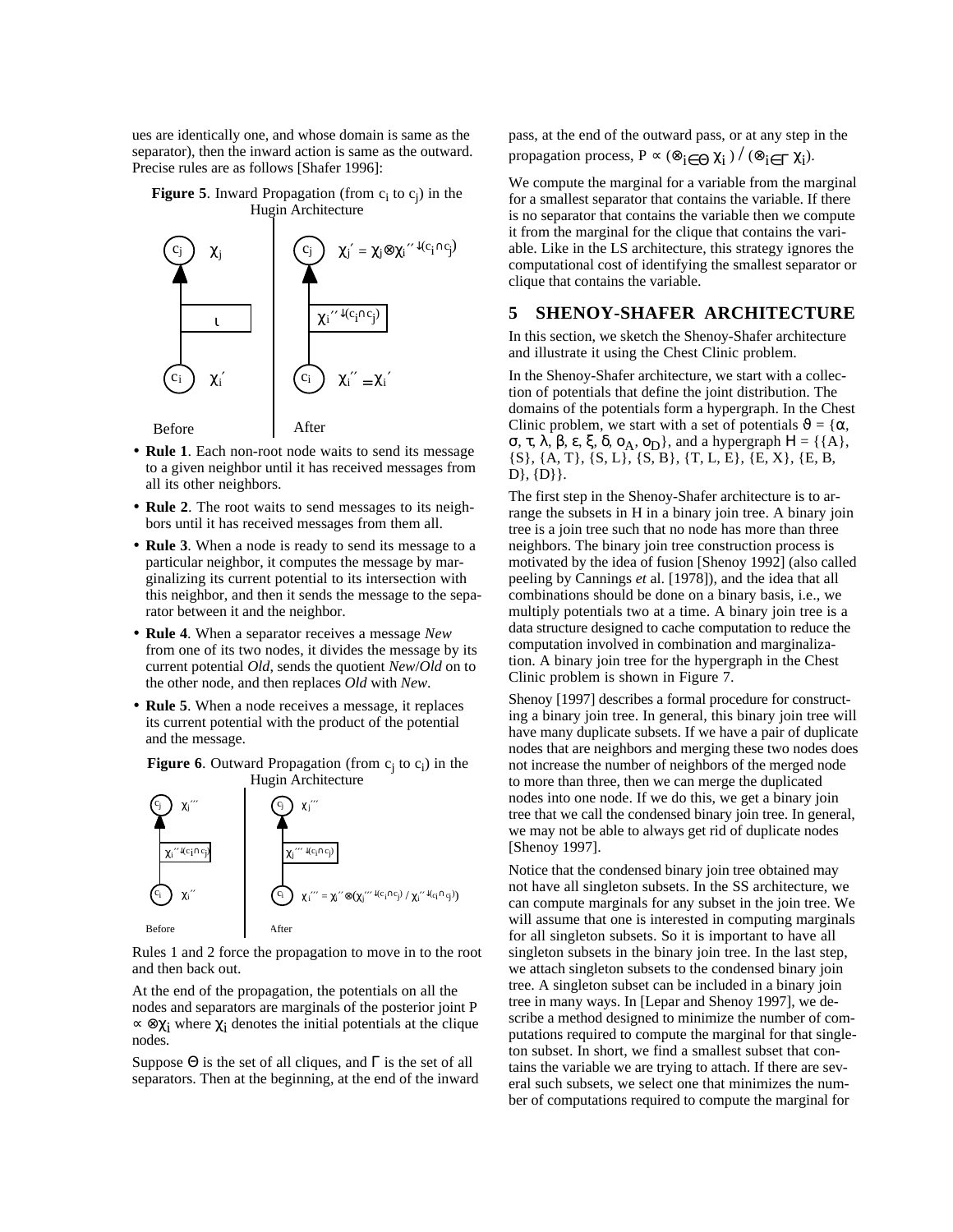that node and we attach the singleton subset to it. Finally, if attaching a singleton subset make a binary tree nonbinary, we make the tree binary again by making two copies of the node that has four neighbors, distributing the four neighbors equally between the two copies (two each), and then putting an edge between the two copies. In the Chest Clinic example, our procedure gives us a binary join tree as shown in Figure 7.

**Figure 7**. A Binary Join Tree for the Chest Clinic Prob-



Once we have a binary join tree that contains all singleton subsets, we associate each potential with one of the subsets in the binary join tree that corresponds to its domain. Next, each node in the tree that needs to compute the marginal for it requests a message from each of its neighbors. The messages are computed using Rule 1 as follows.

**Rule 1** (*Computing Messages*) Suppose *r* and *s* are neighbors, and suppose *s* has requested a message from *r*. *r* in turn requests messages from its other neighbors, and after it has received these messages, it computes the message to *s* as follows. Informally, the message that node *r* sends to its neighbor *s* is the combination of all messages that *r* receives from its other neighbors together with its own potential marginalized to *r*∩*s*. Formally, suppose  $\mu$ <sup>→*s*</sup> denotes the message from  $r$  to  $s$ , suppose  $N(r)$  denotes the neighbors of *r* in the binary join tree, and suppose  $\alpha_r$  denotes the probability potential associated with node *r*. Then the message from node *r* to its neighboring node *s* is computed as follows:

$$
\mu^{r \to s} = (\otimes \{\mu^{t \to r} \mid t \in (N(r) \setminus \{s\})\} \otimes \alpha_r\}^{\downarrow r \cap s}
$$

Notice that a leaf of the join tree has only one neighbor and therefore when it has received a request for a message, it can send it right away without waiting for any messages.

When a node that needs to compute the marginal for it has requested and received messages from all its neighbors, then it computes the desired marginal using Rule 2 as follows.

**Rule 2** (*Computing Marginals*) When a node *r* has received a message from each of its neighbors, it combines all messages together with its own probability potential and reports the results as its marginal. If  $\varphi$  denotes the joint potential, then

$$
\varphi^{\downarrow r} = \otimes \left\{ \mu^{t} \to r \mid t \in N(r) \right\} \otimes \alpha_r
$$

**Figure 8**. The Shenoy-Shafer Architecture for a Join Tree with Two Nodes



Each node in the binary join tree will have zero, one, two or more storage registers, one for each input probability potential (if any), and one for reporting the marginal of the joint (if a marginal for the node is desired). Each edge (separator) in the join tree would have at most two storage registers for the two messages, one in each direction. Figure 8 shows the storage architecture for a simple join tree with two nodes. Each of the two nodes is assumed to have one input potential. Also, we assume that we desire the marginal for both nodes. Notice that the domain of the separator between *r* and *s* is *r*∩*s*.

In the Chest Clinic problem, suppose we desire marginals for each of the variables in the problem. To achieve this, suppose that the singleton nodes  $\{A\}$ ,  $\{S\}$ ,  $\{T\}$ ,  $\{L\}$ ,  $\{B\}$ ,  ${E}$ ,  ${X}$ , and  ${D}$  in the binary join tree of Figure 7 request a message from their neighbors. Notice that not all messages are computed. For example, the message  $\mu$ SLB $\rightarrow$ SB is not computed since it is not requested by any node.

Notice that unlike the LS and Hugin architectures, there are no division operations in the SS architecture. Also, notice that unlike the LS and Hugin architectures, the input potentials remain unchanged during the propagation process in the SS architecture. Notice also that the marginal of the joint potential for a variable is computed at the corresponding singleton variable node of the binary join tree.

# **6 COMPARISON**

In this section, we will compare the three architectures. We will focus our attention on the graphical structure for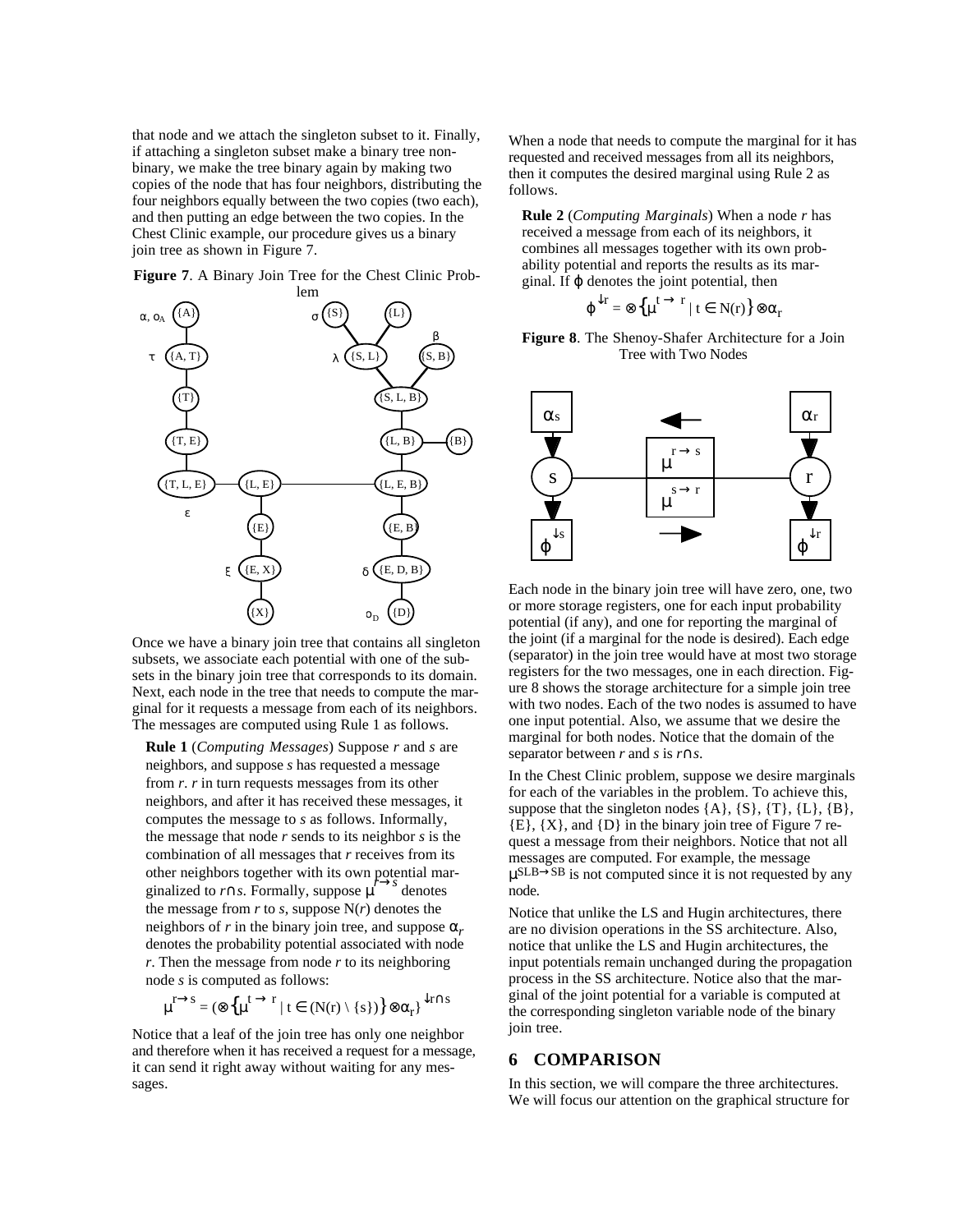message propagation, the message-passing scheme, the computational efficiency and the storage efficiency of each architecture.

In all three architectures, we assume that we start with a Bayesian network representation of a problem and that we have some evidence (observations or likelihoods) for some variables. The task is to compute the marginals of the posterior distribution for all variables in the problem.

**Graphical Structures for Message Propagation**. In the LS and Hugin architectures, propagation of potentials is done in a junction tree. In the SS architecture, propagation of potentials is done in a binary join tree. The nodes of a junction tree are the cliques of a triangulated moral graph of the original Bayesian network. A corresponding binary join tree includes these cliques as well as several subsets of these cliques. Therefore, a binary join tree has more nodes than in a corresponding junction tree. For example, in the Chest Clinic problem, the junction tree shown in Figure 2 has six nodes whereas the corresponding binary join tree shown in Figure 7 has 20 nodes. (Notice that if we start with a binary join tree and we condense it by absorbing adjacent nodes that are subsets/supersets of each other, we get what we call a "corresponding junction tree.")

The junction tree yields only marginals for the cliques in the LS architecture, and marginals for cliques and separators in the Hugin architecture. Since our stated task is to compute marginals of all singleton variables, there is further computation needed in these two architectures. In the LS architecture, the marginal for a variable can be computed most efficiently from the marginal of a smallest clique containing the variable. In the Hugin architecture, if a variable belongs to a separator, then the marginal for the variable can be computed most efficiently from a smallest separator containing the variable. If a variable does not belong to any separator, then its marginal can be computed most efficiently from the clique containing the variable. In the SS architecture, since we include all singleton subsets during the construction of a binary join tree, the graphical structure yields marginals for singletons at the end of the message passing stage.

It is not necessary that we use junction trees for the LS and Hugin architectures. We could use any join tree including binary join trees. However, given the message passing schemes of these two architectures, it is inefficient (with respect to both computation and storage) to implement these two message-passing schemes on join trees with many nodes. We will be more specific about this aspect when we discuss computational efficiencies of the three architectures. Also, it is not necessary that we use a binary join tree for the SS architecture. We could use any join tree including junction trees. However, there is computational penalty in using non-binary join trees or junction trees for the SS message-passing scheme. For these reasons, the LS architecture is associated with junction trees, the Hugin architecture is associated with junction tree with separators, and the SS architecture is associated with binary join trees constructed in the manner described in [Lepar and Shenoy 1997].

**Message-Passing Schemes**. In the LS architecture, first we designate a maximal clique (with the largest state space) of the junction tree as the root. The propagation of messages in done in two stages—the inward phase where each clique send a message to its inward neighbor, and the outward phase in which each clique sends a message to each of its outward neighbors. At the beginning, we have an evidence potential representation. And at the end of the outward phase, at each clique, we have the marginals for it. Each clique in the junction tree stores a potential. Computations are done by each clique in the junction tree.

In the Hugin architecture, we designate a node as the root. Each clique sends a message to each of the separators between it and its neighbors. When a separator receives a message from one of its neighboring clique, it sends a message to its other neighboring clique. At all times the joint potential is equal to the product of the potentials at the cliques divided by the product of the potentials at the separators. When all messages have been sent, the potential at each clique and at each separator is the marginal of the joint for that node. Each clique and each separator in the junction tree stores a potential. Computations are done by each clique and by each separator in the junction tree.

In the SS architecture, nodes for which the marginals are desired request messages from all their neighbors. When a node receives a request for a message, it in turn requests messages from all its other neighbors. When all requested messages have been delivered, the marginals are computed at the desired nodes. A node may store either no potential, or one potential (input or output) or two or more potentials (one for each input and output). Each edge (separator) between two nodes may store one or two potentials. Computations are done only by nodes and not by separators.

Although we have restricted our study in this article to Bayesian networks, all three architectures are applicable more widely. Lauritzen and Jensen (1996) have described axioms that generalize the LS and the Hugin architecture to other domains. These axioms include the axioms proposed by Shenoy and Shafer (1990). A natural question is how generally applicable are these three architectures. Since the Shenoy-Shafer architecture does not use the division operation, it is clear that the Shenoy-Shafer architecture is more widely applicable that the Lauritzen-Spiegelhalter or the Hugin architecture. For example, the problem of fast retraction proposed by Cowell and David [1992] can be handled by all three architectures in the probabilistic domain. However, fast retraction cannot be handled in non-probabilistic domains by the Lauritzen-Spiegelhalter and Hugin architectures, as the axioms are not satisfied [Lauritzen and Jensen 1996]. Fast retraction is easily handled in the Shenoy-Shafer architecture [Lauritzen and Shenoy 1996]. Another example is a system of a finite number of logical formulae with a definition of combination and marginalization [Kohlas and Stärk 1996]. The SS architecture can then be used to compute the marginals [Lepar 1998]. Since there is no natural definition of the division operation in this system, neither the LS nor the Hugin architecture can be used to compute marginals.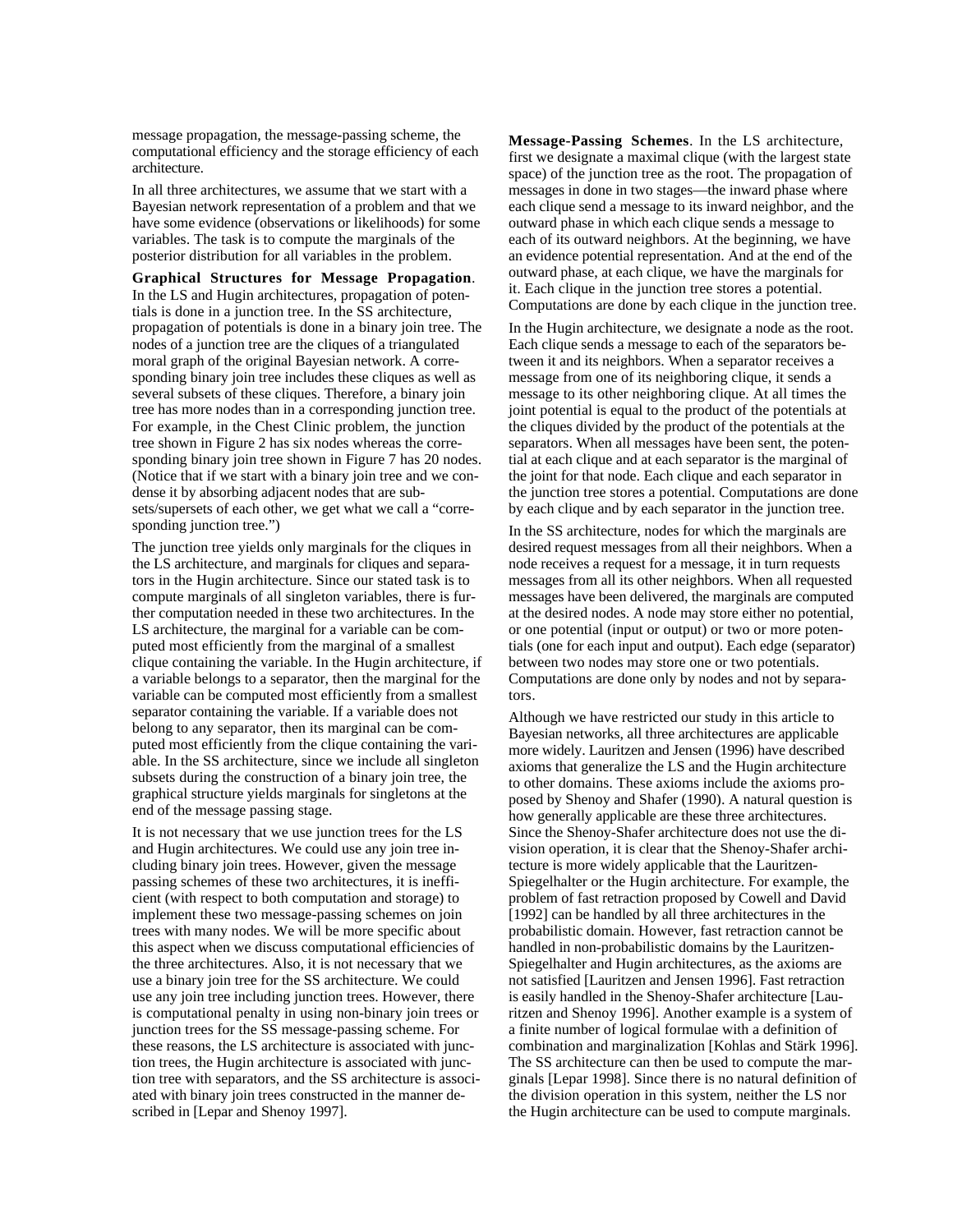| # Binary Arithmetic Operations                          |                                                        | Architecture                                 |                            |
|---------------------------------------------------------|--------------------------------------------------------|----------------------------------------------|----------------------------|
| Random Bayes Net (with $c_1 = 5$ )                      | LS.<br>$(+, \times, \div)$                             | Hugin<br>$(+, \times, \div)$                 | SS.<br>$(+, \times, \div)$ |
| #1 with 8 variables, m = 6, p = 3, c <sub>2</sub> = 2   | (179, 202, 49)                                         | (161, 202, 16)                               | $(129, 200, -)$            |
| TOTAL # operations                                      | 430                                                    | 379                                          | 329                        |
| #2 with 8 variables, m = 2, p = 3, c <sub>2</sub> = 2   | (52, 64, 20)                                           | (46, 64, 10)                                 | $(34, 78, -)$              |
| TOTAL # operations                                      | 136                                                    | 120                                          | 112                        |
| #3 with 8 variables, m = 2, p = 3, c <sub>2</sub> = 2   | (48, 68, 24)                                           | (40, 68, 10)                                 | $(34, 86, -)$              |
| TOTAL # operations                                      | 140                                                    | 118                                          | 120                        |
| #4 with 8 variables, m = 2, p = 3, c <sub>2</sub> = 4   |                                                        | $(176, 192, 64)$ $(136, 192, 32)$            | $(132, 268, -)$            |
| TOTAL # operations                                      | 432                                                    | 360                                          | 400                        |
| #5 with 10 variables, m = 8, p = 3, c <sub>2</sub> = 2  | $(507, 455, 188)$ $(468, 455, 34)$                     |                                              | $(397, 441, -)$            |
| TOTAL # operations                                      | 1,150                                                  | 957 838                                      |                            |
| #6 with 10 variables, m = 2, p = 3, c <sub>2</sub> = 2  |                                                        | $(60, 76, 28)$ $(52, 76, 14)$ $(42, 98, -)$  |                            |
| TOTAL # operations                                      | 164                                                    | 142                                          | 140                        |
| #7 with 12 variables, m = 4, p = 3, c <sub>2</sub> = 2  | $(361, 348, 120)$ $(324, 348, 35)$ $(248, 354, -)$     |                                              |                            |
| TOTAL # operations                                      | 829                                                    | 707                                          | 602                        |
| #8 with 12 variables, m = 2, p = 3, c <sub>2</sub> = 2  |                                                        | $(72, 96, 36)$ $(58, 96, 18)$ $(50, 116, -)$ |                            |
| TOTAL # operations                                      | 204                                                    | 172                                          | 166                        |
| #9 with 12 variables, m = 2, p = 3, c <sub>2</sub> = 5  | $(1152, 1365, 222)$ $(867, 1365, 66)$ $(783, 1419, -)$ |                                              |                            |
| TOTAL # operations                                      |                                                        | 2,739 2,298 2,201                            |                            |
| #10 with 16 variables, m = 4, p = 5, c <sub>2</sub> = 2 | $(590, 587, 177)$ $(526, 587, 41)$ $(570, 412, -)$     |                                              |                            |
| TOTAL # operations                                      | 1,354                                                  | 1,154                                        | 982                        |

**Table 1**. # Binary Arithmetic Operations for Ten Sample Problems

Hugin architectures and binary join trees for the SS architecture making sure that the maximal subsets (cliques) are the same in all join trees generated. Finally, we count binary arithmetic operations required by each architecture for computing marginals for each variable in the network. Table 1 shows the number of binary arithmetic operations required by the three architectures for ten randomly generated Bayes nets. The corresponding

**Computational Efficiencies**. It is traditional to study worst case order of magnitude complexity of computational algorithms. From this perspective, there are no essential differences between the three architectures. All three architectures compute the marginals using local computation. In the worst case, the computational complexity of the three algorithms are exponential in the size (# variables) of the maximal clique.

Here we will look at computational efficiencies of the three architectures using a very crude measure: # binary arithmetic operations (additions, multiplications, and divisions). It is clear that this crude measure does not describe the actual computational efficiency. This measure does not include other operations such as table lookups, comparisons, read/write to memory, construction of the graphical data structure, etc. Our methodology is as follows. First we randomly generate Bayesian networks using some controlling parameters such as number of variables (n), the maximum distance of a node from its neighbors in the ordering consistent with the arrows in a Bayes net  $(c_1)$ , the maximum number of parents (or children) with which a variable is added to the Bayes net  $(c_2 - 1)$ , the maximum state space for variables (m), and the maximum number of variables for which we have observations (p). The number of parents (or children) of a node, with which it is added to the Bayes net, is selected randomly from the interval [1,  $c<sub>2</sub>$ ). The size of state space of each variable in the network is selected randomly from the interval [2, m]. The number of variables for which we have evidence (observations or likelihoods) is chosen randomly from the interval [1, p]. The algorithm used to generate random Bayes nets and the inequality for the total number of neighbors are in Lepar [1998]. Next, we generate junction trees for the LS and

join trees for the ten Bayes nets and the formulae for counting the operations are in Lepar [1998].

First, the Hugin architecture always does fewer additions than the LS architecture. This is because computation of marginals of singleton variables is always done from clique marginals in the LS architecture whereas in the Hugin architecture, it is done from the separator marginals for some variables and clique marginals for some variables. Notice that we are not including the computational cost of identifying a smallest clique in the LS architecture and the cost of finding a smallest separator or clique in the Hugin architecture (since this is part of the process of compiling a Bayes net to a junction tree, and there is a similar optimization in the SS architecture in adding singleton subsets to the condensed binary join tree).

Second, the LS and Hugin architectures always do the same number of multiplications. The Hugin architecture is an adaptation of the LS architecture, and it is not surprising that this aspect of the two architectures is the same.

Third, the Hugin architecture always does fewer divisions than the LS architecture. The Hugin architecture does divisions in the separator whereas the LS architecture does divisions in the cliques. This major motivation led to the Hugin architecture. Since the Hugin architecture is always more computationally efficient than the LS architecture, we will restrict our comparison of the SS architecture to the Hugin architecture.

Comparing the Hugin and SS architectures, in Table 1, we notice that for most of the Bayes nets generated, the total number of operations in the SS architecture is less than in the Hugin architecture. Given the number of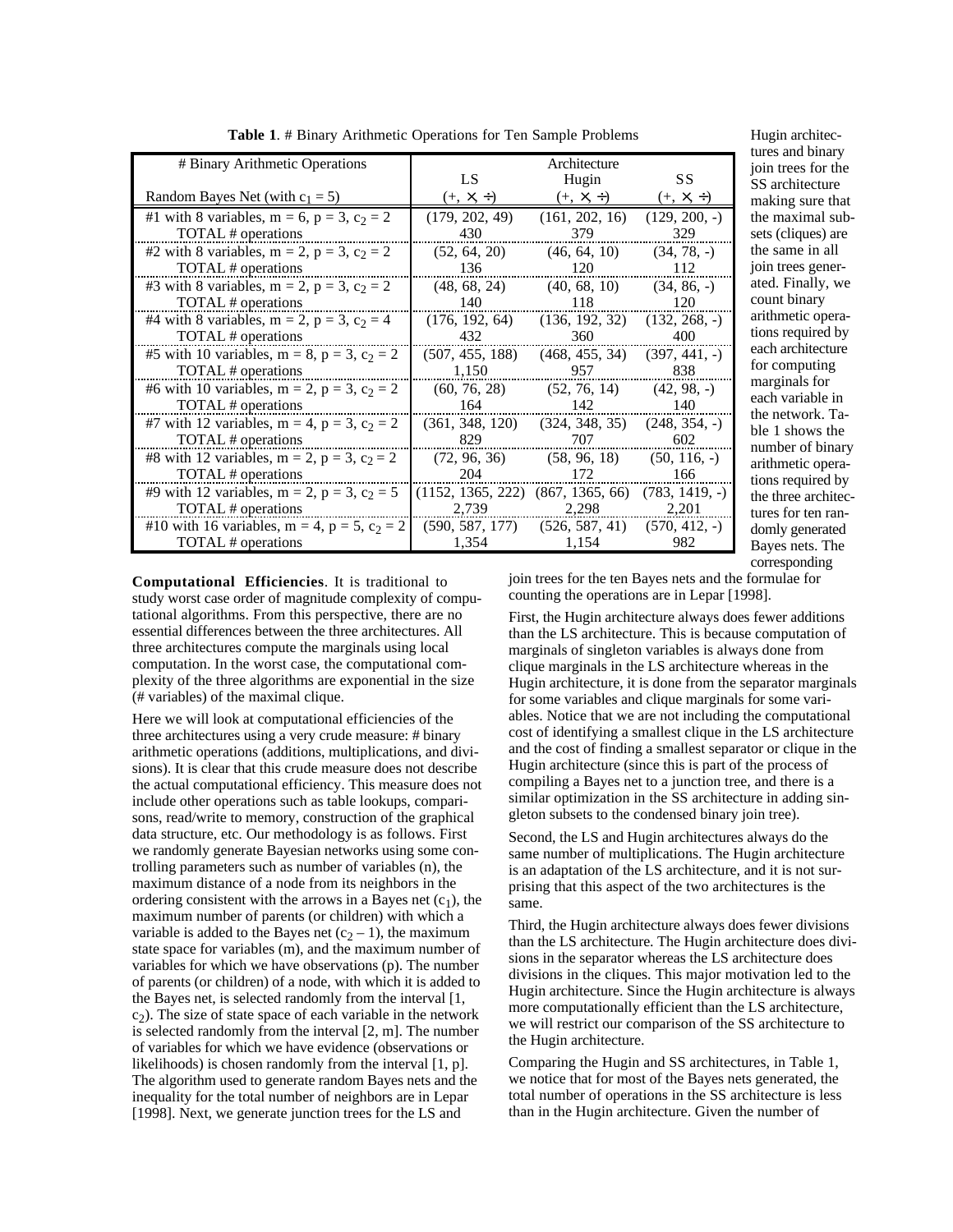nodes, the total number of operations depends strongly on the parameter m (maximum size of the state space for a variable), and the parameter  $c_2$  which influences the sizes of cliques. To fully compare the two architectures in the average case, we generated 20,000 random Bayes nets with a fixed set of parameters and computed the average total number of operations for the three architectures. We did this for several combinations of the parameters. The results are shown in Table 2. On an average, SS uses fewer operations than Hugin. When we have variables with larger state spaces, the difference between Hugin and SS is greater. When  $m = 3$ , Hugin requires approximately 6% more computations than SS. When  $m = 6$ , Hugin requires approximately 40% more. These results contradict the popular perception that Hugin is the most efficient architecture for computing marginals.

In Tables 1 and 2, we have been assuming that one division is equal to one addition, and one division is equal to one multiplication. This is not true for most processors. For example, for the Intel Pentium MMX 200Mhz microprocessor, one division (double precision) takes approximately as much time as three multiplications. For the Motorola PowerPC 604e 132Mhz microprocessor, one division (double precision) takes approximately as much time as 10 multiplications. On the Sun SPARC processor, one division (double precision) takes approximately as much time as 2.3 multiplications. Since the SS architecture does not do divisions, these factors add to the computational efficiency of the SS architecture.

Since there is no guarantee of doing binary multiplications in a junction tree, the Hugin architecture does more multiplications than is done by the SS architecture in a binary join tree (where all multiplications are done on a

binary basis).

Notice that the Hugin propagation can be done in any join tree assuming we start with a clique marginal representation of the joint probability distribution. However since computations are done at each node and at each separator, there is a computational penalty in introducing additional nodes and separators. For example for the Chest Clinic problem with evidence for A and D, if we do Hugin propagation in the binary join tree shown in Figure 7, it requires 60 additions, 116 multiplications and 46 divisions for a total of 222 operations, compared to 60 additions, 96 multiplications and 16 divisions for a total of 172 operations [for details see [Lepar and Shenoy 1997]). Clearly, for the Hugin architecture, the junction tree in Figure 2 is more efficient than the binary join tree of Figure 7. Can one improve on the junction tree data structure for the LS and Hugin architectures? Almond and Kong [1991] and Kjærulff [1997] suggest new data structures. We have yet to study the nested junction tree data structure suggested recently by Kjærulff. The join trees suggested by Almond and Kong [1991] are less efficient for the LS and Hugin architectures than the junction trees studied here. They introduce a "separator" node between two or more neighboring nodes. The Hugin architecture is only defined for a separator node between exactly two neighboring nodes. We can of course consider all "separator" nodes in the Almond-Kong join trees as ordinary nodes. But, in this case, we get a join tree similar to the binary join trees considered here (in the sense that the join tree has much more nodes than in the junction tree) and we have seen that this is less efficient for Hugin architecture than junction trees.

The SS propagation can be done in any join tree assuming we start with an evidence potential representation of the

joint probability distribution. Since no computations are done at any separator, and since the computations done at a node depends on the number of neighbors, there may be a computational penalty if we use arbitrary join trees. For example for the Chest Clinic problem with evidence for A and D, if we do SS propagation in the junction tree shown in Figure 2, it requires 60 additions, and 140 multiplications for a total of 200 operations compared to 56 additions and 124 multiplications for a total of 180 operations for the binary join tree of Figure 7 (for details see Lepar and Shenoy 1997]). Clearly, for the SS architecture, the binary join tree in Figure 7 is more efficient than the junction tree of Figure 2 even though the junction tree of Figure 2 is a binary join tree. Notice that if we restrict ourselves to cliques, there is no guarantee that we can always find a junction tree that is a binary join tree. Other join tree construction procedures have been proposed for the SS architecture (see, e.g., [Almond 1995, pp. 157–168]), but there have been no systematic study of the efficiency of these methods. We conjecture that the binary join

**Table 2**. Average Case Analysis of the Computational Efficiencies of the Three Architectures

| Random Bayes nets (with $p = 3$ )       | Average total # binary operations<br>(from 20,000 random cases) |           |           |
|-----------------------------------------|-----------------------------------------------------------------|-----------|-----------|
| $(m = max. size of state space of)$     | LS                                                              | Hugin     | SS        |
| variables)                              |                                                                 |           |           |
| 6 variables, m = 3, c <sub>2</sub> = 2  | 107                                                             | 96        | 93        |
| 6 variables, m = 6, c <sub>2</sub> = 4  | 2,006                                                           | 1,797     | 1,540     |
| 8 variables, m = 3, c <sub>2</sub> = 2  | 169                                                             | 151       | 142       |
| 8 variables, m = 6, c <sub>2</sub> = 5  | 11,207                                                          | 10,052    | 8,417     |
| 10 variables, m = 3, c <sub>2</sub> = 2 | 216                                                             | 190       | 179       |
| 10 variables, m = 6, c <sub>2</sub> = 6 | 63,870                                                          | 57,370    | 48,072    |
| 12 variables, m = 3, c <sub>2</sub> = 2 | 265                                                             | 231       | 218       |
| 12 variables, m = 6, c <sub>2</sub> = 2 | 1,760                                                           | 1,602     | 1,142     |
| 14 variables, m = 3, c <sub>2</sub> = 8 | 2,597,490                                                       | 2,368,992 | 2,082,052 |
| 14 variables, m = 6, c <sub>2</sub> = 2 | 2,042                                                           | 1,841     | 1,337     |
| 16 variables, m = 3, c <sub>2</sub> = 9 | 34,609                                                          | 31,035    | 30,491    |
| 16 variables, m = 6, c <sub>2</sub> = 2 | 2,424                                                           | 2,174     | 1,584     |
| 20 variables, m = 3, c <sub>2</sub> = 2 | 476                                                             | 407       | 387       |
| 20 variables, m = 6, c <sub>2</sub> = 2 | 3,190                                                           | 2,833     | 2,097     |
| 25 variables, m = 3, c <sub>2</sub> = 2 | 616                                                             | 523       | 500       |
| 25 variables, m = 6, c <sub>2</sub> = 3 | 982,944                                                         | 924,656   | 813,458   |
| 30 variables, m = 3, c <sub>2</sub> = 2 | 137,390                                                         | 128,442   | 117,138   |
| 41 variables, m = 3, c <sub>2</sub> = 2 | 2,512,694                                                       | 2,371,178 | 2,072,072 |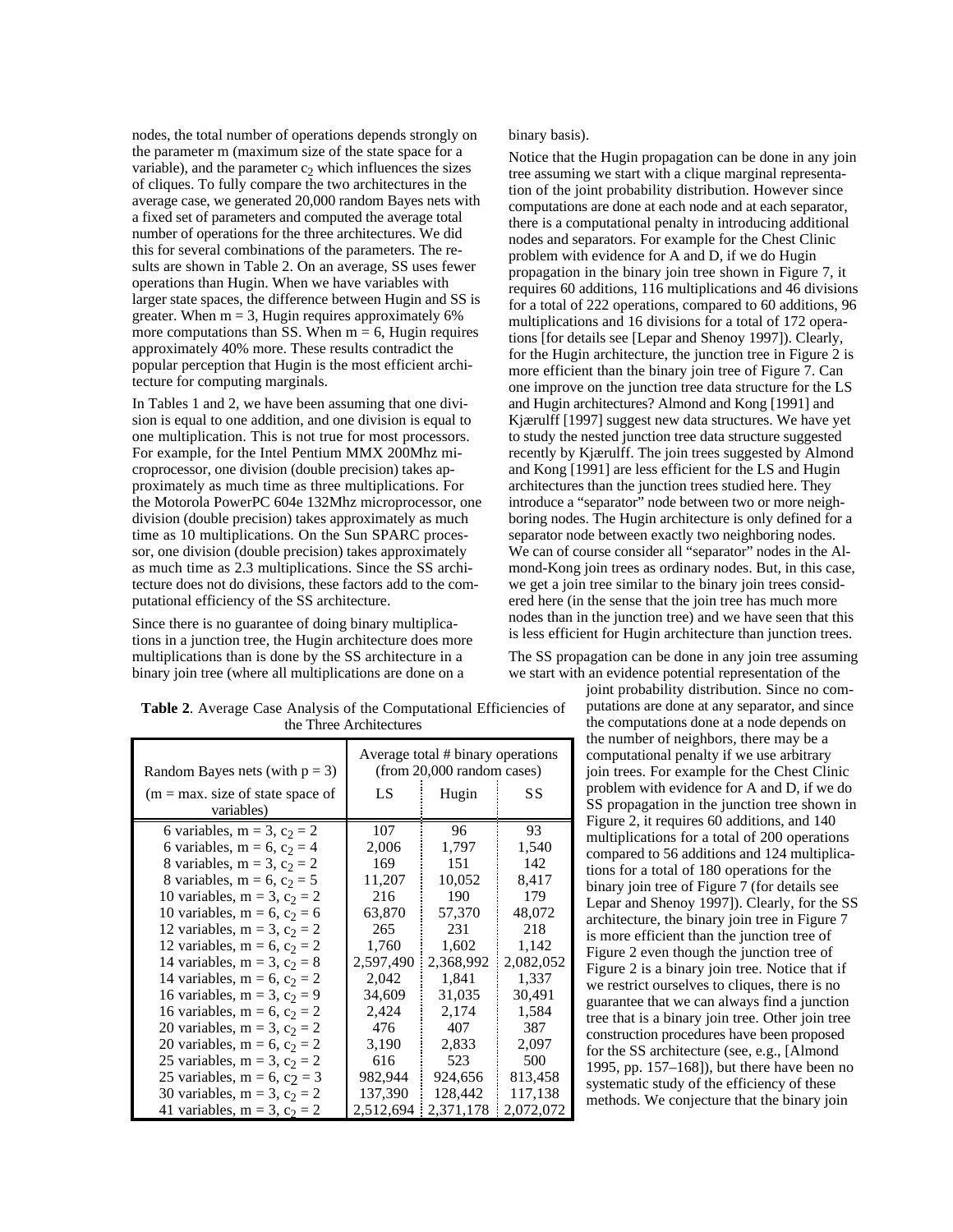**Figure 9**. A Bayes Net, a Junction Tree, and a Binary Join Tree



tree construction process as described in this article always produces join trees which are more efficient for the SS architecture than those produced by the Almond-Kong procedure (which does not guarantee to produce binary join trees).

**Storage Efficiencies**. In the LS architecture, each clique in the junction tree stores one potential. Thus, the total storage requirements will depend on the number of cliques in the junction tree and state spaces of the cliques. If after propagating the messages in the junction trees, we get a new piece of evidence, then we will have to start again with the input and evidence potentials. Also, a user may want to edit the input and evidence potentials. For these two reasons, we have to also include the storage requirements for the input and evidence potentials. Also, at the end of the outward propagation, we have only the marginals for the cliques. However, our stated task is the computation of the marginals for each variable. These marginals are computed from the clique marginals. We will also include the storage requirements for storing the marginals of each variable.

In the Hugin architecture, each clique in the junction tree stores one potential. Also, each separator between two adjacent cliques stores one potential. Also, a user may need to edit the input and evidence potentials. Therefore, these need to be stored separately. Therefore, we will also include the storage space for storing the input and evidence potentials. Also, when all messages have been computed, we have only the marginals for the cliques and separators. We still need to compute marginals of singleton variables. Therefore, we will include storage space for the marginals of each variable.

In the SS architecture, each node may have either zero, one, two or more potentials. If a node has at least one input potential and it is a singleton node whose marginal is desired, then such a node will have two or more potentials. If a node has neither an input potential nor is the marginal for the node desired, then it will have zero potentials. In all other cases, it will have one potential (either an input potential or an output potential). If we regard the edge between two adjacent nodes as a separator, then each separator will have either one or two potentials depending on which messages are requested. If both adjacent nodes request messages from each other, then each separator will store two potentials. If only one message is requested, then a separator will store only one potential.

In general, it is easy to see that, assuming we are working with the same junction tree, the Hugin architecture will

have always more storage requirements than the LS architecture because of storage at the separators.

In comparing the storage requirements of Hugin with SS architectures, there are no general results. Although a binary join tree has more nodes than a

corresponding junction tree, not every node in a binary join tree has a potential associated with it. All input and evidence potential are included in both architectures and all output potentials are also included in both architectures. So the differences in storage are due to storage at cliques and separators in the Hugin architecture and storage at separators in the SS architecture. In the Hugin architecture, all separators include exactly one potential each, whereas in the SS architecture, most separators include two potentials and there are usually a lot more separators in a binary join trees than in corresponding junction trees. However, every clique in a junction tree stores a potential whereas these potentials are not present in the SS architecture.

For the Chest Clinic example, the SS architecture has more storage than the LS and Hugin architectures. It is easy to construct an artificial problem in which the SS architecture has less storage than the LS and Hugin architectures. Consider a Bayes net with one disease variable D and two symptom variables  $S_1$  and  $S_2$  as shown in Figure 9. Suppose we have two pieces of evidence for nodes  $S_1$ and  $S_2$ , respectively. A junction tree and a binary join tree are also shown in Figure 9. Suppose that each of the three variables has 5 states. Then in all three architectures we have the same storage for input  $(5 + 25 + 25 = 55$  fpn), evidence  $(5 + 5 = 10$  fpn) and output potentials  $(3*5 = 15$ fpn). In the LS architecture we have a storage of  $50$  (= 2\*25) fpn at the two cliques in the junction tree. In the Hugin architecture, we have a total storage of  $55 (= 2*25)$ + 5) fpn at the two cliques and one separator. In the SS architecture, we have a total storage of 40 ( $= 4*2*5$ ) at the 4 separators. Thus in this problem, SS has less storage than both the LS and Hugin architectures. Our storage analysis doesn't take into account the runtime working memory required for computing the messages. In the SS architecture, before we do the marginalizing operation, we have to combine all messages on the state space of the subset node. Thus for the SS architecture, we would need to add the size of the state space of the largest subset in the join tree to our count.

More study is required to compare the storage efficiencies of Hugin and SS architectures. This task remains to be done. We conjecture that if we study the storage requirements for randomly generated Bayes nets, on an average, the Hugin architecture will be more storage efficient than the SS architecture.

## **7 CONCLUSIONS**

Overall, comparing LS and Hugin architectures, Hugin is computational more efficient than LS, whereas LS is